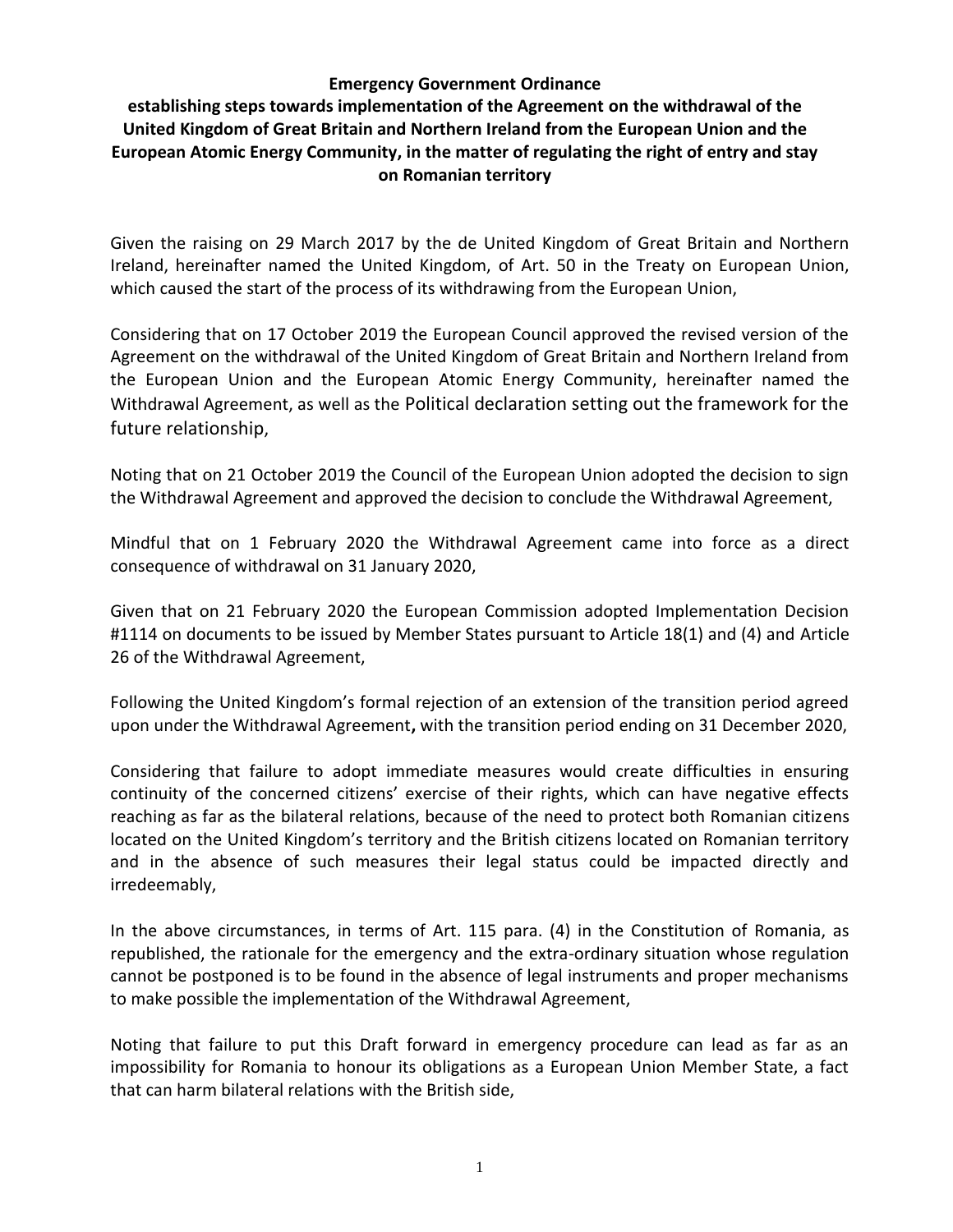Mindful that in case the proposed measures are not passed a predictability cannot be ensured for such persons as are entitled to rights under the Withdrawal Agreement, so the latter cannot be implemented efficiently and within the coordinates established therein, with direct consequences upon citizens, which is a matter of general public interest,

Considering that, in the context described, this undertaking cannot be postponed as the risk exists to see institutional bottlenecks or dysfunctions, which would constitute emergency and extra-ordinary situations the regulation of which requires immediate steps to be taken by way of this Emergency Ordinance,

Seeing that withdrawal of the United Kingdom from the European Union constitutes an extraordinary, complex and unprecedented situation, wherein regulatory steps cannot be postponed and which requires immediately taking all necessary steps to protect British citizens because in the absence of such steps their legal status would be impacted directly and irredeemably, it being therefore necessary to take urgent steps to prevent such consequences,

Given that protecting the rights of citizens has been Romania's and the European Union's primary priority as part of the Brexit process,

Based on Art. 115 para. (4) in the Constitution of Romania, as republished,

#### **The Government of Romania adopts this Emergency Ordinance**

#### **Chapter I**

#### **General stipulations**

**Art. 1** – This Emergency Ordinance puts regulations in place for the implementation of the Withdrawal Agreement on the withdrawal of the United Kingdom of Great Britain and Northern Ireland from the European Union, hereinafter named the Withdrawal Agreement, in the matter of the right of entry and stay on Romanian territory.

**Art. 2** – For the purpose of implementation of this Emergency Ordinance, the terms and phrases below are defined as follows:

a) beneficiary of Art. 50 in the Treaty on European Union, hereinafter *beneficiary of Art. 50 TEU* – a British citizen who is in Romania and continues to have their residence on Romanian territory at the end of the transition period, their family members living with them or joining them after the end of the transition period in case they qualified as family members before the end of the transition period, as well as children born or adopted after the end of the transition period.

b) family members of the British citizen beneficiary of Art. 50 TEU, irrespective of citizenship, accompanying them in Romania – persons in one of the following situations:

(i) husband or wife of the British citizen beneficiary of Art. 50 TEU;

(ii) direct descendants, including adopted ones, who have not turned 21 years of age or are dependants of the British citizen beneficiary of Art. 50 TEU, as well as those of the husband/wife or partner;

(iii) direct ascendants, irrespective of citizenship, who are dependants of the British citizen beneficiary of Art. 50 TEU, as well as those of the husband/wife or partner;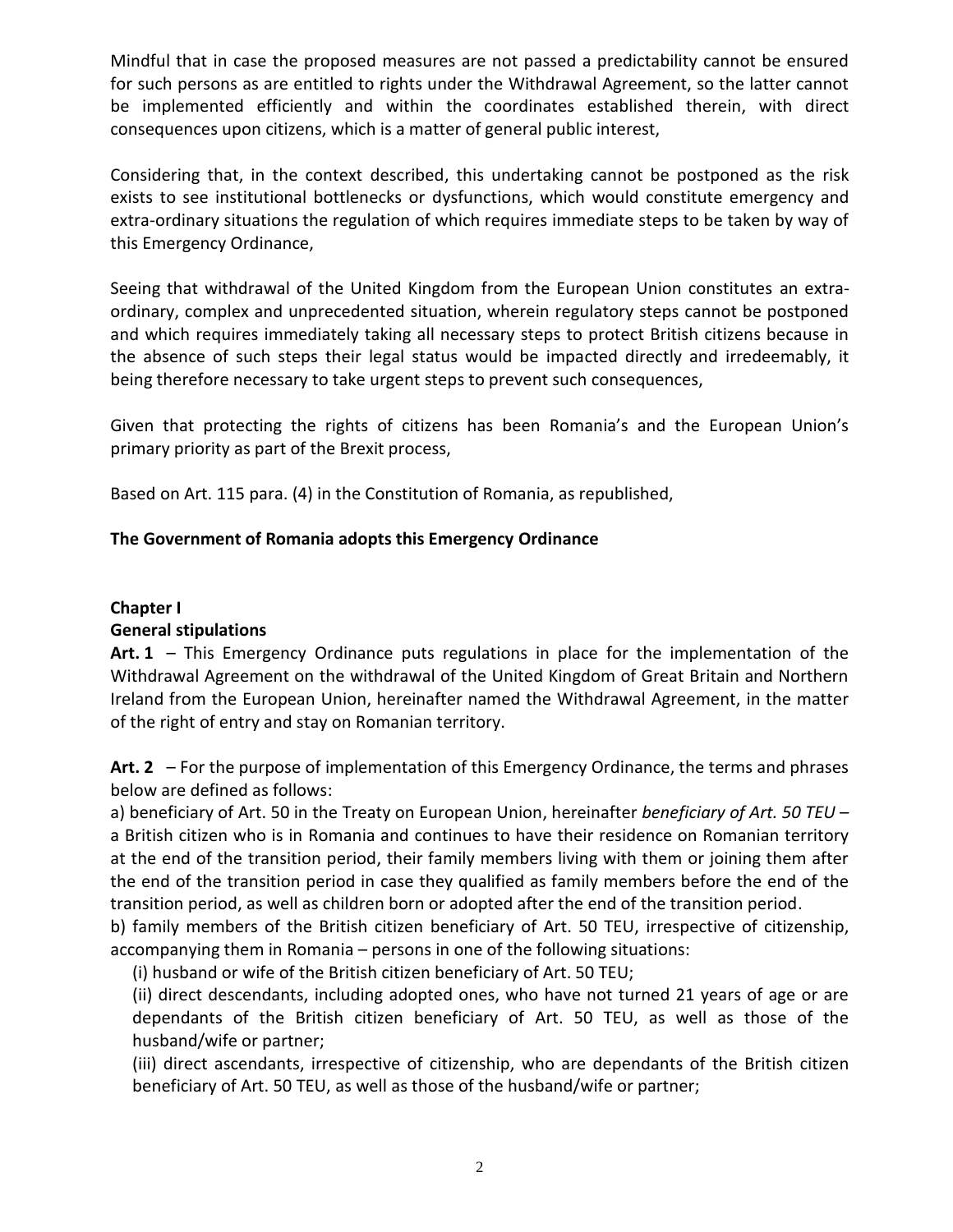(iv) partner – a person who lives together with the British citizen beneficiary of Art. 50 TEU, if the partnership is registered under the law in their country of origin or country they come from or, in case the partnership is not registered, evidence can be brought of a cohabitation relationship;

(v) dependant – any other family member, irrespective of citizenship, outside the categories at items (i)-(iv) and who, in their country of origin or country they come from, is being supported by or forms a household with the British citizen beneficiary of Art. 50 TEU, or is in a situation where, for serious medical reasons, they require his/her personal assistance;

(vi) any other family member, irrespective of citizenship, outside the categories at items (i)-

(v), whose presence on Romanian territory is necessary to the British citizen beneficiary of Art. 50 TEU, so the latter is nor deprived of a right of stay granted under this Emergency Ordinance.

c) the family members of the British citizen beneficiary of Art. 50 TEU who join the citizen after the end of the transition period – persons in one of the situations described under letter b) items (i)-(iv) and (vi);

d) transition period – the period stipulated at Art. 126 in the Withdrawal Agreement;

e) frontier worker – the British citizen beneficiary of Art. 50 TEU who is not a resident on Romanian territory, was employed on Romanian territory before the end of the transition period and continues their activity after the end of the transition period.

### **Chapter II Stipulations on the right of entry and stay on Romanian territory Section 1 Stay on Romanian territory**

**Art. 3** – This Emergency Ordinance uses terms and phrases in the meaning of the text of the Withdrawal Agreement, the Emergency Government Ordinance #194/2002 on the status of foreign citizens in Romania, as republished with subsequent amendments and supplements, and Emergency Government Ordinance #102/2005 on unrestricted circulation on Romanian territory for citizens of the European Union Member States, of the European Economic Space and of the Swiss Confederation, as republished with subsequent amendments and supplements.

**Art. 4 –** On Romanian territory the beneficiaries of Art. 50 TEU shall be entitled to the rights stipulated in the Withdrawal Agreement.

**Art. 5** – **(1)** Beneficiaries of Art. 50 TEU are under the following obligations:

a) comply with Romanian law while staying in Romania;

b) refrain from staying on Romanian territory beyond the period for which their stay was authorised, and take all necessary steps to leave Romania before the end of that period;

c) comply with inspection when crossing the national border, as required by law;

d) comply, as required by law, with inspection by the police and other authorities with legal jurisdiction in this sense;

e) report within 30 days, to the territorial office of the General Inspectorate for Immigration of the Ministry of the Interior that granted them the right of stay, about the following:

(i) any change occurred in their personal situation, especially change of name, citizenship, domicile or residence, conclusion, termination or annulment of marriage, birth or adoption of a child, death of a family member located on Romanian territory;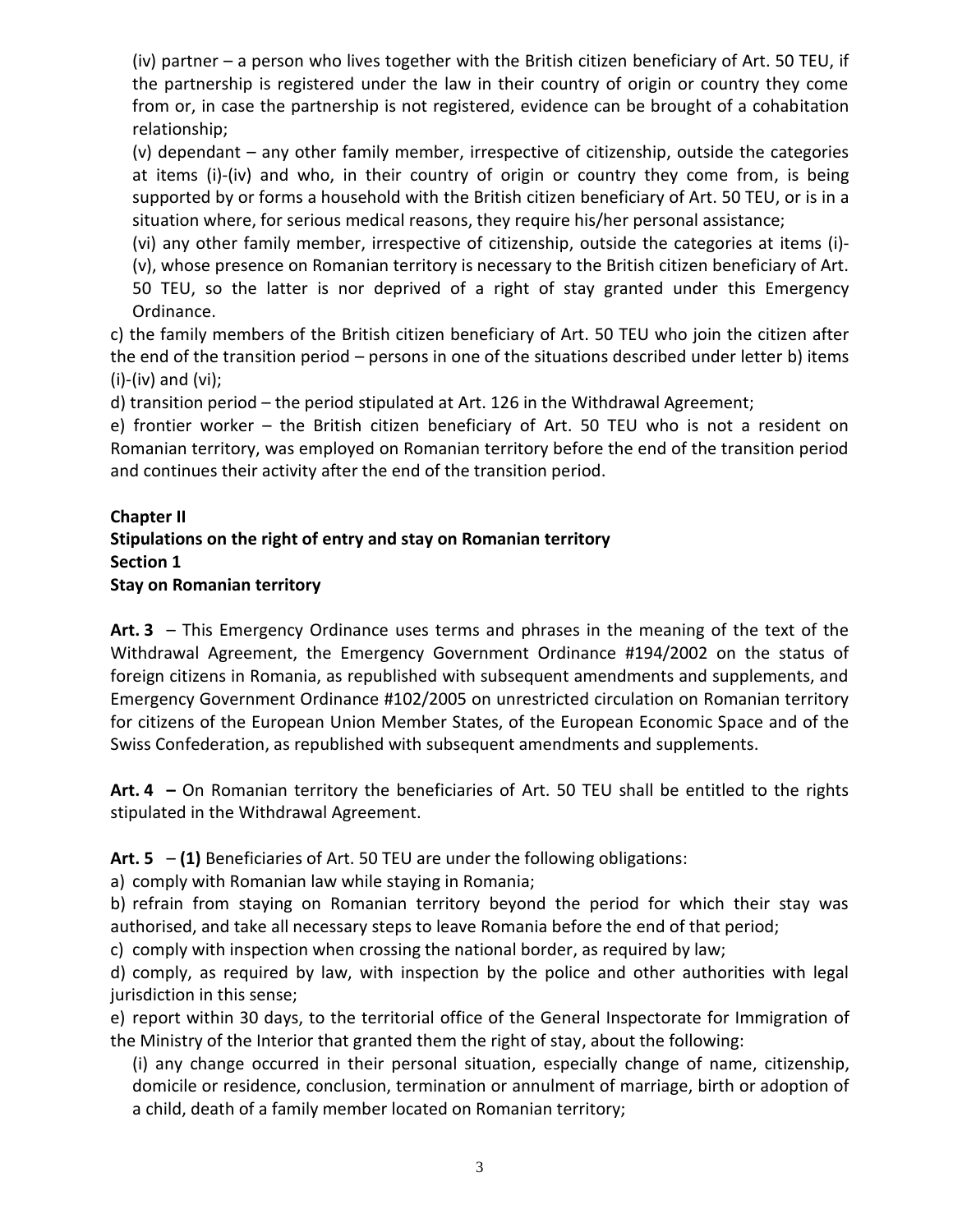(ii) extension of the validity or change of the document needed for crossing the national border.

f) apply for a new residence permit in case they change their name, citizenship, domicile or residence when they report the changes occurred in their personal status;

g) report within 48 hours, to the police office that has territorial jurisdiction, the theft or loss of the document needed for crossing the national border or the identity document;

**(2)** In case the beneficiaries of Art. 50 TEU change their domicile or residence, the deadline stipulated at para. (1) letter e) starts running as of the date they take residence at their new address.

**Art. 6** – **(1)** Beneficiaries of Art. 50 TEU who have obtained a right of permanent residence on Romanian territory or have been registered on Romanian territory as under Government Emergency Ordinance #102/2005, as republished with subsequent amendments and supplements, until and including the end of the transition period, will be afforded recognition until 31 December 2021 of the documents issued them by the General Inspectorate for Immigration.

**(2)** The rights stipulated in this Emergency Ordinance for family members shall continue to apply even after they stop being dependant on the British citizen beneficiary of Art. 50 TEU, and also if the British citizen beneficiary of Art. 50 TEU dies or leaves Romanian territory, in case of divorce, annulment of marriage or termination of partnership.

# **Section 2**

### **Stipulations on the right of temporary stay**

**Art. 7** – **(1)** Beneficiaries of Art. 50 TEU who entered Romanian territory in the period 01 – 31 December 2020 can apply, within no more than 90 days of entering the country, for an extension of their temporary residence permit in Romania on the basis of the Withdrawal Agreement and the stipulations in this Emergency Ordinance. Applications are to be filed with the territorial office of the General Inspectorate for Immigration.

**(2)** Beneficiaries of Art. 50 TEU who carry residence permits issued under the stipulations of Government Emergency Ordinance #102/2005, as republished with subsequent amendments and supplements, can apply for an extension of their temporary residence permit in Romania on the basis of the Withdrawal Agreement and the stipulations in this Emergency Ordinance. Applications are to be filed with the territorial office of the General Inspectorate for Immigration starting on 01 December 2020 and until no later than 31 December 2021.

**(3)** The right of temporary stay in Romania for the beneficiaries of Art. 50 TEU will be extended if the following conditions are met:

a) they have not been flagged by relevant authorities as a threat to national defence and security;

b) they carry a valid document needed for crossing the national border, except for the cases when such document expired after entry in Romania and, for reasons independent of their control, said document's validity could not be extended;

c) they can prove legal ownership of the space they live in and are actually living at the address they declare as their residence or domicile in Romania;

d) they can prove owning sufficient means to support themselves and their family members, at least at the level of the minimum guaranteed income in Romania.

**(4)** Beneficiaries of Art. 50 TEU shall accompany their application for an extension of their temporary stay by their document for crossing the national border, in the original and one copy,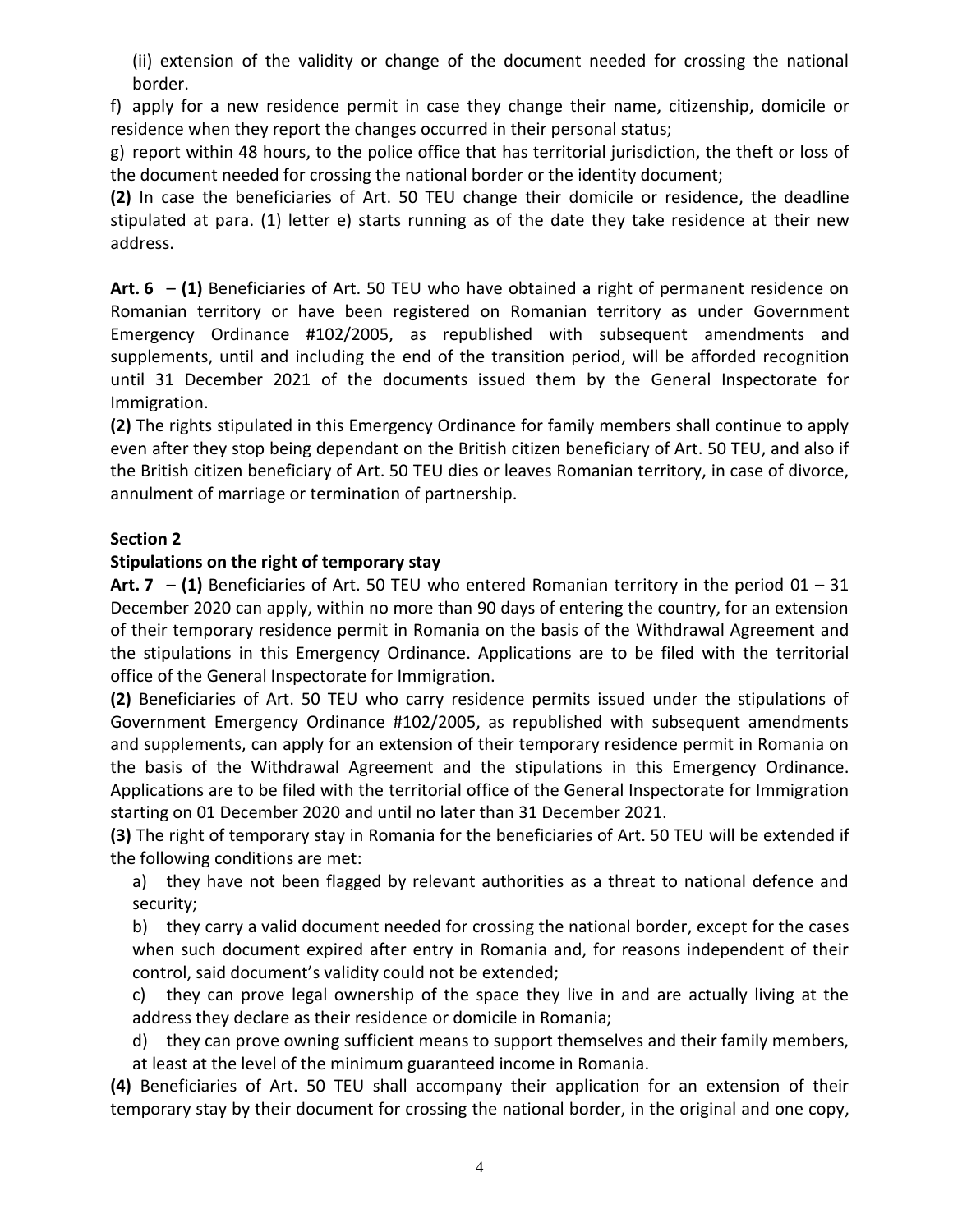a valid health insurance, evidence of legal ownership of the space they live in at the address they declare as their residence or domicile on Romanian territory, evidence of means of support and, as the case may be, one of the following documents:

- a) proof of kinship in the case of family members;
- b) documents issued by the authorities in their state of citizenship or residence proving that the family member of the British citizen beneficiary of Art. 50 TEU is their dependant or forms a household with them or is in the situation where for serious medical reasons they require his/her personal assistance;
- c) document attesting the fact that the partnership with the British citizen beneficiary of Art. 50 TEU was registered, in the case of a registered partnership, or documents attesting that the respective person is in a long-term cohabitation relationship with the citizen in the case of an unregistered partnership.
- d) document attesting the fact that presence on Romanian territory of the family member of the British citizen beneficiary of Art. 50 TEU is needed by the latter so as not to be deprived of a right of stay granted on the basis of this Emergency Ordinance.

**(5)** Evidence of means of support can be brought in the form of a pay certificate, pension slip, statement of income and contributions owed by individuals, a bank statement or any other equivalent documents. In the case of students, evidence of means of support can be brought in the form of an affidavit.

**Art. 8** – **(1)** The family members described at Art. 2 letter c) who are joining the British citizen beneficiary of Art. 50 TEU starting on 01 January 2021 and until 30 September 2021 can apply for an extension of their right of temporary stay in Romania until 31 December 2021.

**(2)** The family members described at Art. 2 letter c) who are joining the British citizen beneficiary of Art. 50 TEU starting on 01 October 2021 are under an obligation to apply for an extension of their right of temporary stay in Romania within no more than 90 days of the date of entry on Romanian territory. Application must be filed at the territorial office of the General Inspectorate for Immigration.

**(3)** The right of temporary stay in Romania for family members described at la Art. 2 letter c) will be extended if the conditions are met that are stipulated at Art. 7 para. (3).

**(4)** The right of temporary stay stipulated at para. (3) will be extended individually, for each family member.

**(5)** The application for an extension of temporary stay shall be accompanied by the documents stipulated at Art. 7 para. (4).

**(6)** Evidence of means of support can be brought in the form of the documents stipulated at Art. 7 para. (5).

**Art. 9** – **(1)** In the situation where, based on the documents filed by the beneficiary of Art. 50 TEU, the General Inspectorate for Immigration finds the conditions are not met for an extension of the right of temporary stay, they will ask that the beneficiary of Art. 50 TEU submit, within a time frame of their choice but no longer than 30 days, any possible documentation they might have to justify the need for an extension. Should that deadline pass and the requirements remain unfulfilled, the General Inspectorate for Immigration will issue a decision to deny issuance of the temporary stay permit and will provide the reasons why that decision was made, as well as the court of law where said decision can be challenged and time frame within which the challenge can be filed.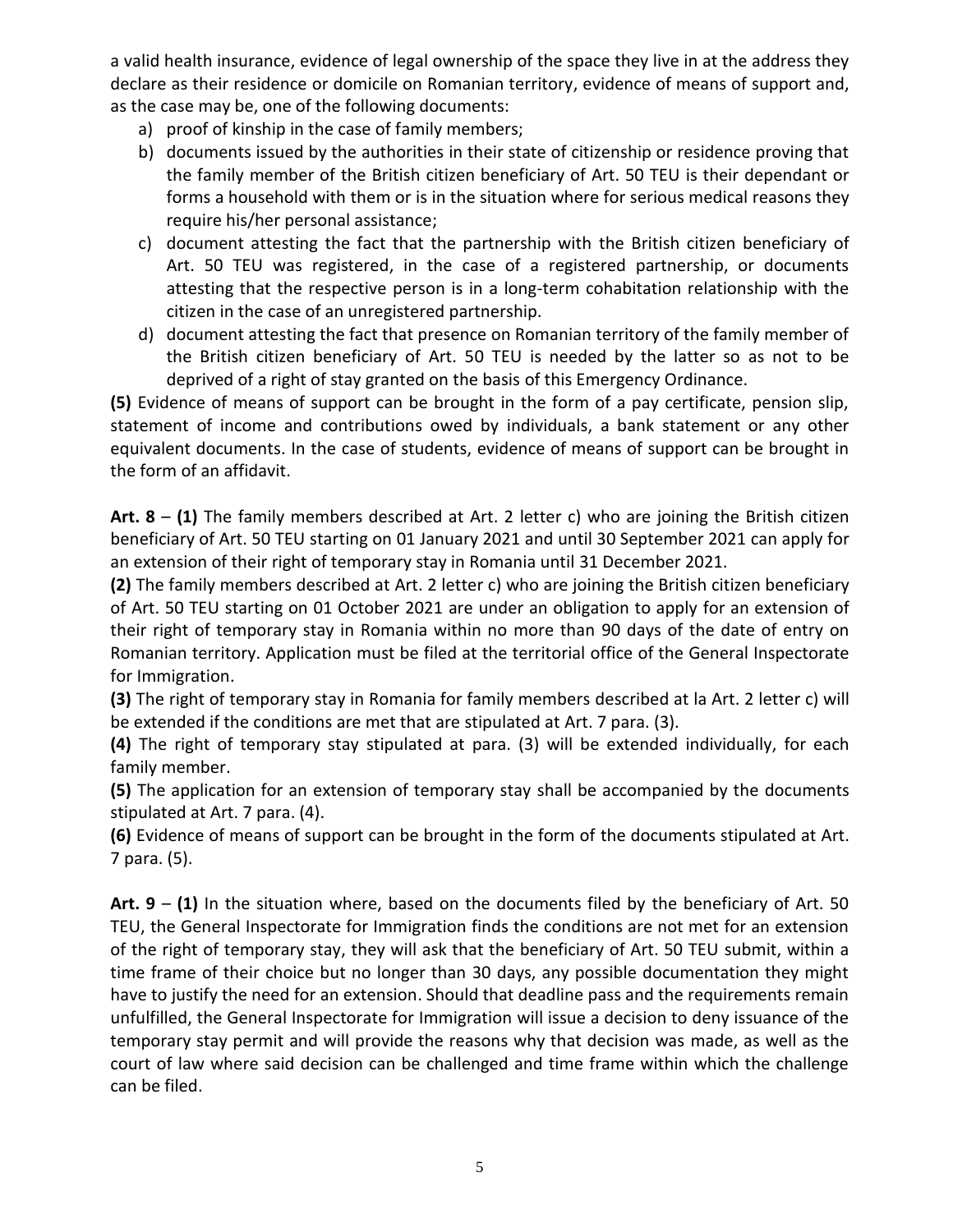**(2)** Denial of issuance of the temporary stay permit can be challenged before the jurisdictional court for administrative litigations.

**(3)** The deadline for the beneficiary of Art. 50 TEU to leave Romanian territory is one month of the date of communication of the General Inspectorate for Immigration's decision to deny issuance of the temporary stay permit, except for the cases where it is found that the beneficiary of Art. 50 TEU must leave Romanian territory at once or within a very short delay so as to avoid an imminent and serious threat to national security.

**(4)** The court trying the legal challenge of the decision to deny issuance of the temporary stay permit will examine the lawfulness of the decision as well as the facts and circumstances that warranted the challenged decision.

**(5)** Decisions to deny issuance of the temporary stay in whose case the deadline for leaving Romanian territory was not complied with, and those mandating immediate departure from Romanian territory, shall be enforced by the specialist staff of the General Inspectorate for Immigration escorting the concerned person to the border or to their country of origin.

**(6)** If the escorting stipulated at para. (5) cannot be performed within 24 hours, the General Inspectorate for Immigration can request for the concerned person to be taken into public custody, with the appropriate application of Government Emergency Ordinance #194/2002, as republished with subsequent amendments and supplements, concerning the taking into public custody and, as the case may be, tolerating a continued stay on Romanian territory.

**(7)** Beneficiaries of Art. 50 TEU who are under the effect of a decision to deny issuance of the temporary stay and who are identified on Romanian territory after the date for voluntary departure or in the circumstances of para. (5) shall be escorted by the specialist staff of the General Inspectorate for Immigration to the border or to their country of origin, at the same time as being notified to the criminal investigation bodies for the criminal violation at Art. 262 para. (2) letter b) in Law #286/2009 of the Criminal Code, as amended and supplemented. The stipulations of para. (6) shall apply accordingly.

**(8)** the decision to deny issuance of the temporary stay shall be communicated to the beneficiary of Art. 50 TEU by:

a) the General Inspectorate for Immigration or its territorial entities by handing over a copy thereof, under signature, when the person is present on Romanian territory, or by registered mail at the address they have declared as their domicile, when the person is not present.

b) the Romanian Border Police, by handing over a copy thereof, under signature, when the person arrives at the border aiming to enter Romanian territory.

**(9)** Art. 28 para. (5) letter a) and b) in Emergency Government Ordinance #102/2005, as republished with subsequent amendments and supplements, shall apply accordingly.

**Art. 10 – (1)** The right of temporary stay of the beneficiaries of Art. 50 TEU shall cease when they are found to be a threat to national security.

**(2)** The decision on cessation of the right of temporary stay, issued by the General Inspectorate for Immigration, must contain a precise and complete presentation of all factual and legal grounds it relied upon, the decision's implications for the person concerned, information on the court where the decision can be challenged, the deadline for filing legal action and the time frame within which the beneficiary of Art. 50 TEU is to leave the Romanian territory.

**(3)** Art. 9 para. (2)-(7) and (9) in this Emergency Ordinance and Art. 29<sup>1</sup> para. (1), (2) and (4)-(8) and Art. 29<sup>2</sup>, 30, 31, 31<sup>1</sup>, 32 and 33<sup>1</sup> in Emergency Government Ordinance #102/2005, as republished with subsequent amendments and supplements, shall apply accordingly. After the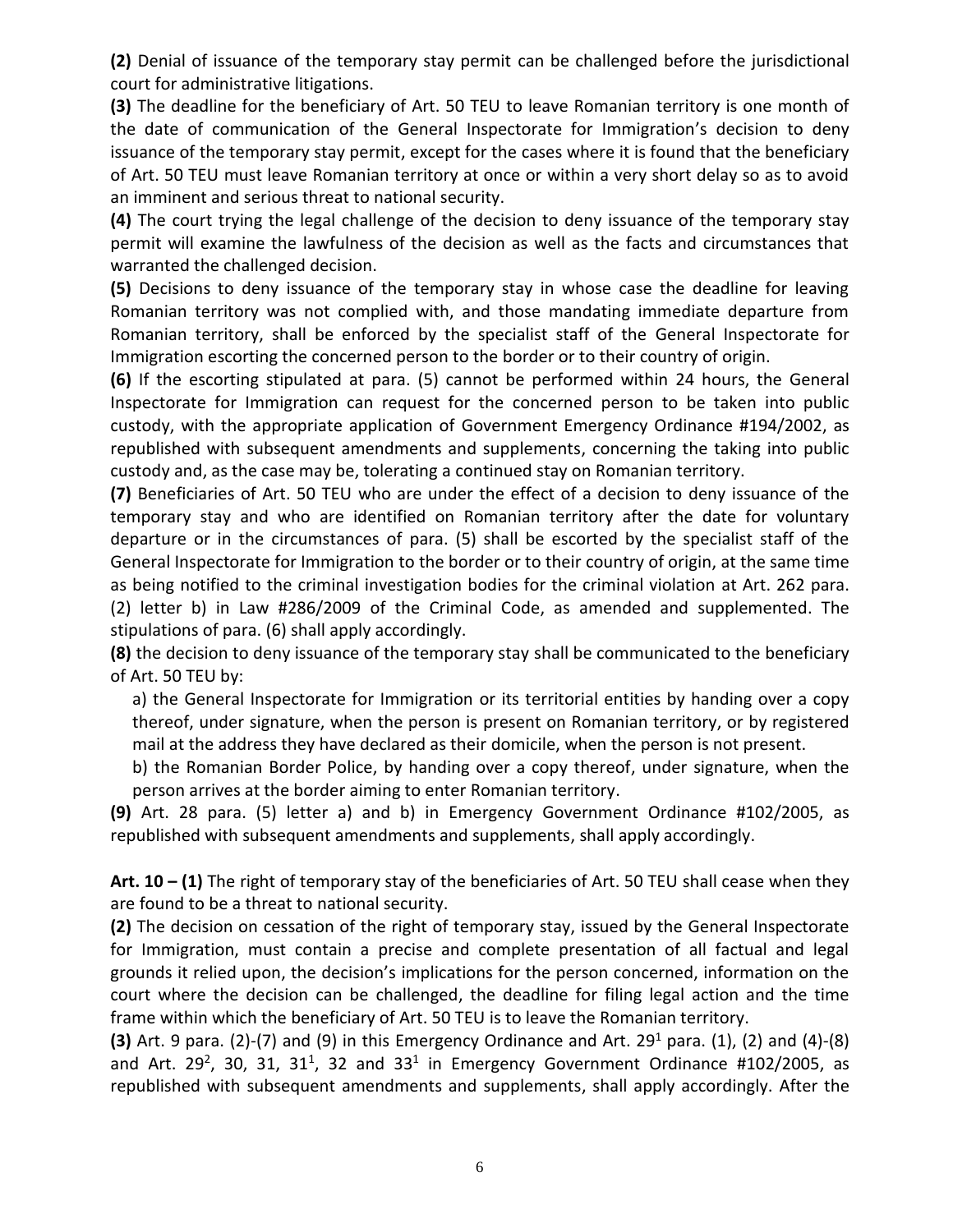end of the transition period, communication of the decision on cessation of the right of temporary stay shall be performed as under Art. 9 para. (8) in this Emergency Ordinance.

**Art. 11 – (1)** The General Inspectorate for Immigration can rescind, by justified decision, a person's right of temporary stay in Romania if after they received it there is a finding that:

a) on the date of extension of the right of temporary stay the qualification as beneficiary of Art. 50 TEU was proven using false information, counterfeit or altered documents, or other illegal means;

b) the right of temporary stay was obtained based on a marriage of convenience, found to exist as under Emergency Government Ordinance #194/2002, as republished with subsequent amendments and supplements, or based on a partnership if such was entered or declared as for the purpose of securing the right of stay on Romanian territory;

c) the right of residence, secured as under Government Emergency Ordinance #102/2005, as republished with subsequent amendments and supplements, was based on a partnership if such was entered or declared for the purpose of securing the right of stay on Romanian territory.

**(2)** The temporary stay permit shall be rescinded on the date the decision was issued as under para. (1) and shall be taken back at the latest on the date when that decision is communicated to the person concerned.

**(3)** Art. 9 para. (2)-(9) shall apply accordingly.

#### **Section 3**

#### **Stipulations on the right of permanent stay**

**Art. 12** – **(1)** The beneficiaries of Art. 50 TEU who secured, by 31 December 2020, the right of permanent residence on Romanian territory as under Government Emergency Ordinance #102/2005, as republished with subsequent amendments and supplements, shall receive recognition of that right after that date as well, if they apply for permanent stay document by and including on 31 December 2021, while satisfying the requirements under Art. 7 para. (3) letters  $a$ ) – c).

**(2)** The application for a permanent stay document shall be accompanied by a document for crossing the national border, in the original and one copy, a statement of criminal history or another document of equal legal value issued by the authorities of their state of domicile or residence, as well as evidence of legal ownership of the space at the address they declare as their residence on Romanian territory.

**Art. 13 – (1)** Under this Emergency Ordinance, the right of permanent stay will be granted, on demand, for an indeterminate period, to the persons described at Art. 7 and 8 and who on the date their application is processed are lawful holders of a right of temporary stay on Romanian territory and cumulatively satisfy the following requirements:

- a) they have had a right of temporary stay on Romanian territory constantly over the 5 years prior to filing their application, and over that period they were never subject to any decision or removal from Romanian territory;
- b) they can prove owning sufficient means to support themselves and their family members, at least at the level of the minimum guaranteed income in Romania;
- c) they can prove legal ownership of their living space as under the law;
- d) they are not a threat to national security;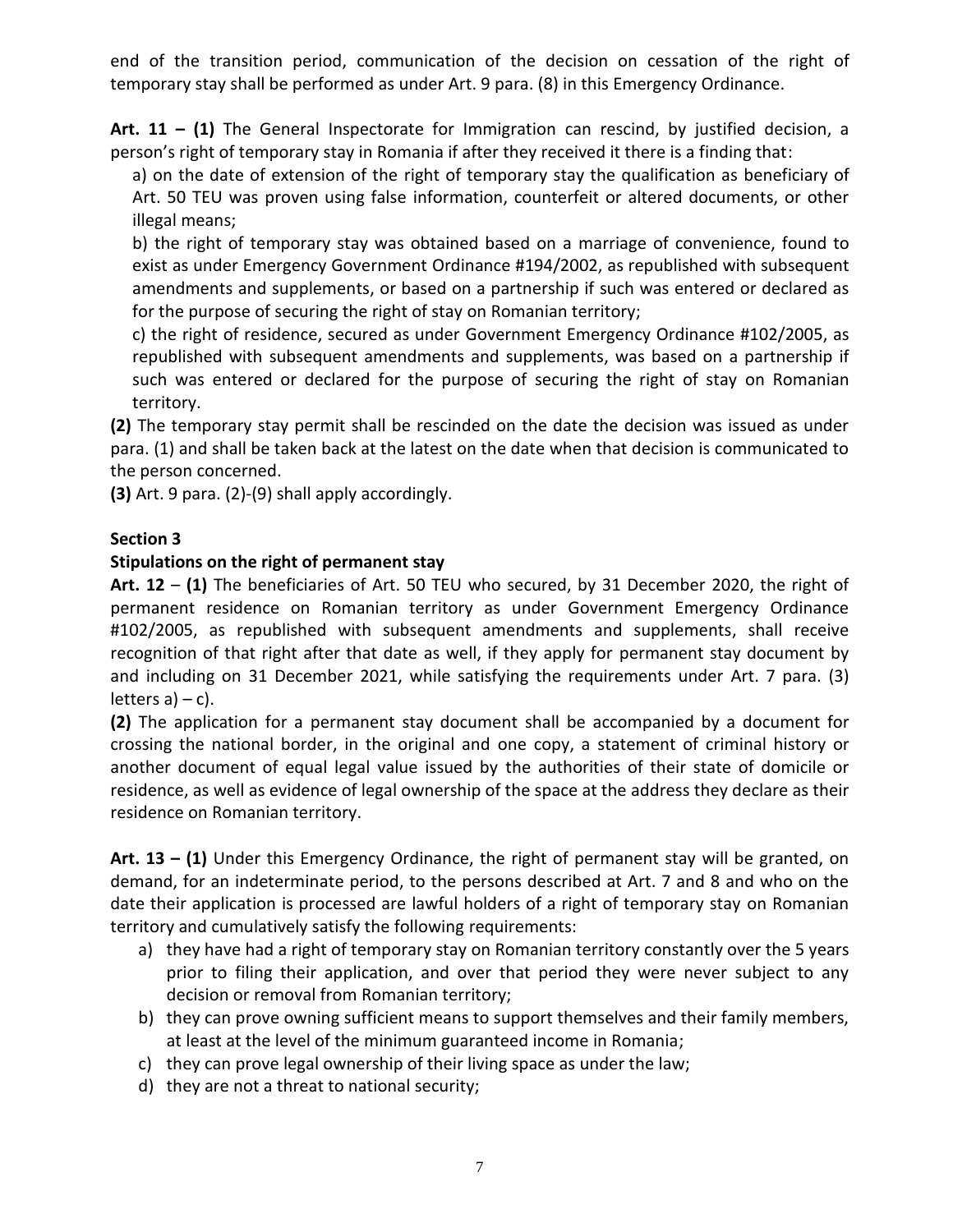e) they are not a threat to public order. This requirement is deemed satisfied if the foreign citizen has not committed criminal violations with intent on Romanian territory that they have received a prison sentence for in excess of 5 years.

**(2)** Evidence of sufficient means to support themselves can be brought using the documents described at Art. 7 para. (5).

**(3)** Juveniles can obtain the right of permanent stay without satisfying the requirements under para. (1) and only if one or both parents hold a right of permanent stay on Romanian territory. In case only one of the parents holds a right of permanent stay on Romanian territory it will be necessary to secure notarised consent from the other parent.

**(4)** The following are not considered interruptions of the period of temporary stay:

- a) temporary absence from Romanian territory for less than 6 months in one year;
- b) absence from Romanian territory to comply with mandatory military service;

c) absence from Romanian territory for justified reasons, such as pregnancy and birth, serious illness, attending education or vocational training programmes, or moving as a job requirement to another European Union Member State or a third country for a duration of no more than 12 consecutive months;

d) the duration of service of a prison sentence on Romanian territory, less than 6 months.

**(5)** The burden of proof for continued temporary stay on Romanian territory as under para. (1) letter a), shall lie with the applicant and can be brought using any means of proof.

**(6)** The granting of the right of permanent stay is exempt from the fee payable as under the Appendix to letter B item 4 in Government Ordinance #24/1992 on establishing certain public services and the fees payable for obtaining such services on Romanian territory, approved with amendments under Law #89/1993, as amended and supplemented.

**Art. 14 – (1)** In case it is found that the requirements in this Emergency Ordinance are not satisfied the General Inspectorate for Immigration will communicate its decision to deny issuance of the permanent stay document in writing and will provide the reasons why that decision was made, as well as the court of law where said decision can be challenged.

**(2)** The denial stipulated at para. (1) can be challenged before the jurisdictional court for administrative litigations.

**(3)** The court trying the challenge against the decision to deny issuance of the permanent stay document shall examine the lawfulness of the decision as well as the facts and circumstances the decision relied upon.

**(4)** Communication of the decision to deny issuance of the permanent stay document stipulated at para. (1) shall be performed by handing over a copy thereof, under signature, when the person is present on Romanian territory, or by registered mail at the address they have declared as their domicile, when the person is not present.

**Art. 15 - (1)** The right of permanent stay shall cease in one of the following situations:

- a) the person is a threat to national security;
- b) the person is absent from Romanian territory for longer than 5 consecutive years;

**(2)** For the situation at para. (1) letter a), the stipulations of Art. 9 para. (2)-(8) in this Emergency Ordinance, as well as those of Art. 28 para. (5) letter a) and b), Art. 29<sup>1</sup> para. (1), (2) and (4)-(8) and Art. 29<sup>2</sup>, 30, 31, 31<sup>1</sup>, 32 and 33<sup>1</sup> din Emergency Government Ordinance #102/2005, as republished with subsequent amendments and supplements, shall apply accordingly.

**(3)** For the situation at para. (1) letter b), within 30 days of the cessation of the right of permanent stay the beneficiary of Art. 50 TEU can apply at the General Inspectorate for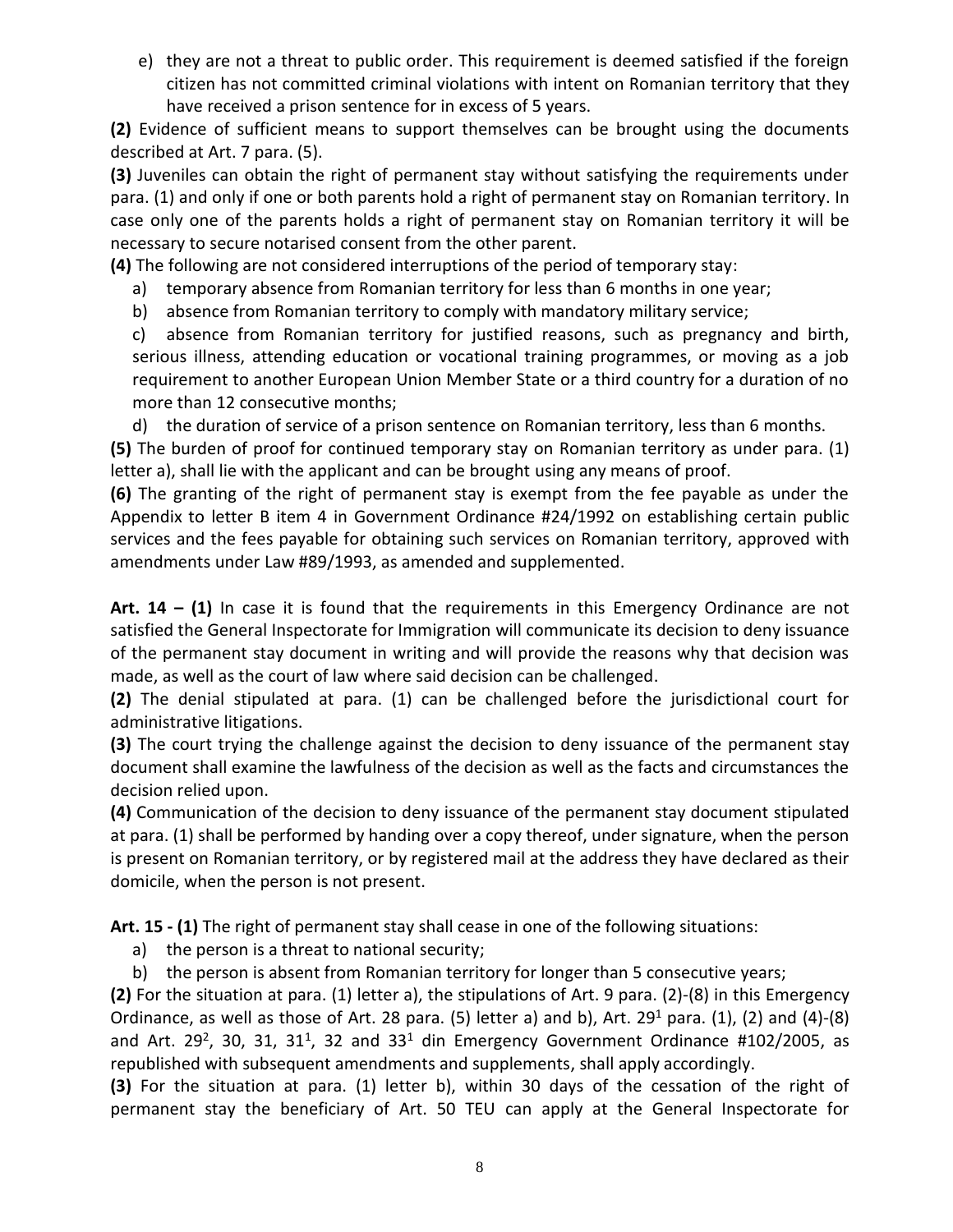Immigration or its territorial entities for the right of temporary stay, as under this Emergency Ordinance.

**(4)** The right of permanent stay shall also cease when the person concerned files an application to that effect. Within 30 days of the cessation of the right of permanent stay the beneficiary of Art. 50 TEU can apply at the General Inspectorate for Immigration or its territorial entities for the right of temporary stay, as under this Emergency Ordinance.

**Art. 16 - (1)** The General Inspectorate for Immigration can rescind the right of permanent stay, by justified decision, if after such right was granted it is found that:

a) on the date of securing that right, the qualification as beneficiary of Art. 50 TEU was proven using false information, counterfeit or altered documents, or other illegal means;

b) the right of temporary stay was obtained based on a marriage of convenience, found to exist as under Emergency Government Ordinance #194/2002, as republished with subsequent amendments and supplements, or based on a partnership if such was entered or declared as for the purpose of securing the right of stay on Romanian territory;

c) the right of residence, secured as under Government Emergency Ordinance #102/2005, as republished with subsequent amendments and supplements, was based on a partnership if such was entered or declared for the purpose of securing the right of stay on Romanian territory.

**(2)** The permanent stay permit shall be rescinded on the date the decision was issued as under para. (1) and shall be taken back at the latest on the date when that decision is communicated to the person concerned.

**(3)** Art. 9 para. (2)-(8) in this Emergency Ordinance, as well as Art. 28 para. (5) letter a) and b) in Emergency Government Ordinance #102/2005, as republished with subsequent amendments and supplements, shall apply accordingly.

### **Section 4**

# **Stipulations on applications for extension of the right of temporary stay, for recognition of the right of permanent stay and stay permits issued**

**Art. 17** – **(1)** Applications for an extension of the right of temporary stay, as well as those for recognition of the right of permanent stay, are to be filed by the applicant in person.

**(2)** Applications for an extension of the right of temporary stay, as well as those for recognition of the right of permanent stay shall be processed by the territorial offices of the General Inspectorate for Immigration within 30 days of the date they were filed. In the situation where additional research is needed in order to establish satisfaction of the requirements for an extension of the right of temporary stay, the deadline for response can be pushed back by no more than 15 days.

**(3)** In the situation of continued stay on Romanian territory, the temporary stay permit holder must go to the territorial office of the General Inspectorate for Immigration and apply for a new temporary stay permit at least 30 days before expiry of their current temporary stay permit.

**(4)** The permanent stay permit holder must go to the territorial office of the General Inspectorate for Immigration and apply for a new permanent stay permit at least 30 days before expiry of their current permanent stay permit.

**(5)** On receiving the applications stipulated at para. (1), the General Inspectorate for Immigration shall issue applicants with a certification of receiving the application, which shall contain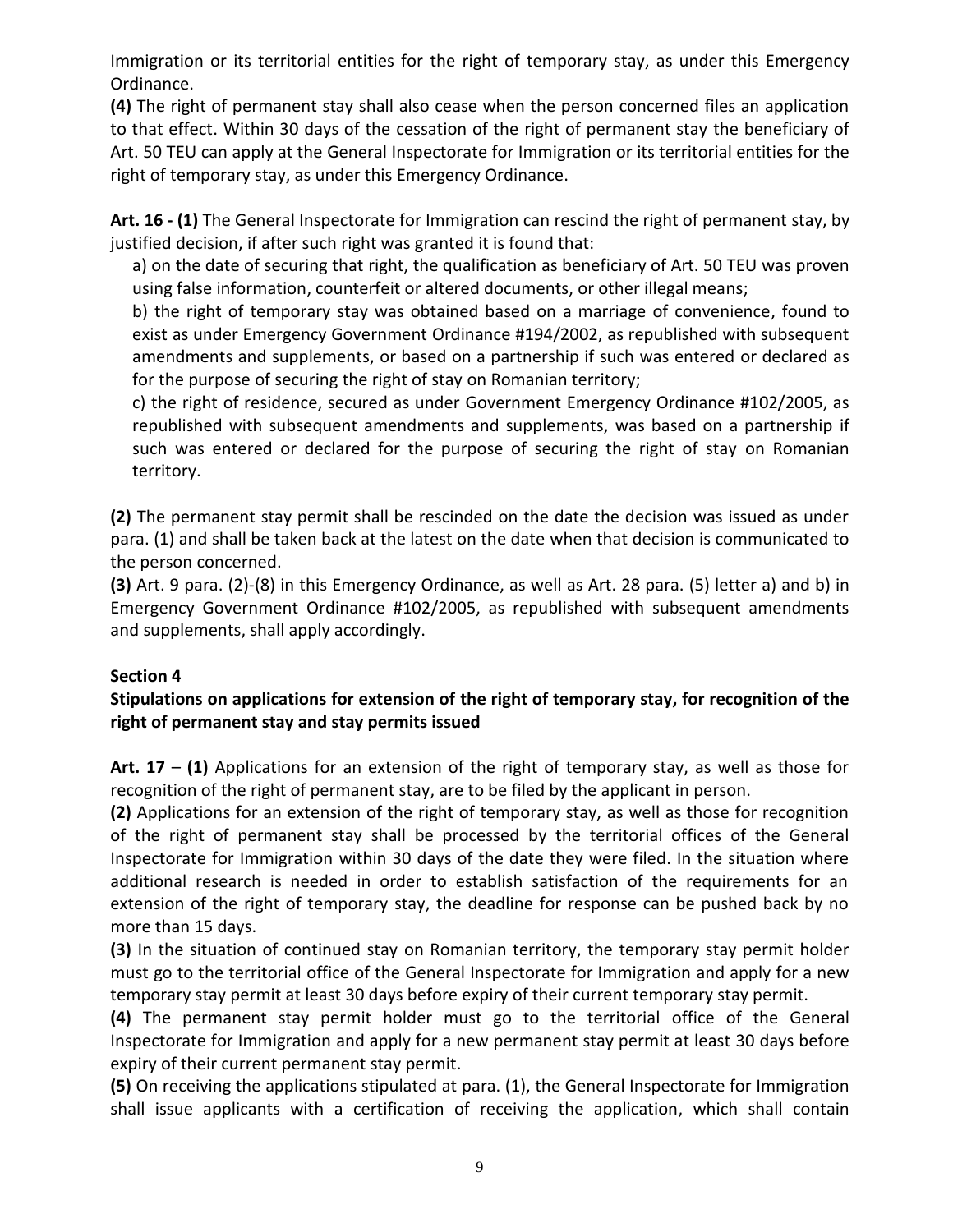information on the fact that the applicant is entitled to the rights stipulated by the Withdrawal Agreement, and will serve the applicant until a final decision is issued concerning their application.

**Art. 18** – **(1)** Extension of the right of temporary stay as under this Emergency Ordinance is exempt from the fee payable as under the Appendix to letter B item 4 in Government Order #24/1992, approved with amendments under Law #89/1993, as amended and supplemented

**(2)** Stay permits shall be exempt from the fee payable for such permits and shall contain the phrase "Article 50 TEU." Under "Remarks" a mention shall read "Art. 18 (1) in WA," where "WA" means Withdrawal Agreement.

**(3)** Temporary stay permits are valid for 5 years of the date of issuance.

**(4)** Permanent stay permits are valid for 10 years of the date of issuance, except for those issued to persons aged under 14, which are valid for 5 years of the date of issuance.

**(5)** The format and contents of the stay permits shall be established by Government Decision on proposal from the Ministry of the Interior, within 30 days of the entry into force of this Emergency Ordinance.

**Art. 19** – Every beneficiary of Art. 50 TEU who has received an extension of the right of temporary stay or recognition of their right of permanent stay on Romanian territory shall receive, or keep in case they already have it, a Personal Identification Number from the General Inspectorate for Immigration, a code that will be printed in their stay permit.

**Art. 20 – (1)** The stipulations in this Emergency Ordinance concerning temporary stay permits and permanent stay documents issued to beneficiaries of Art. 50 TEU shall operate in corroboration with the stipulations in Government Emergency Ordinance #194/2002, as republished with subsequent amendments and supplements, concerning temporary stay permits and long-term stay permits.

(2) The stipulations of Art. 8 in Emergency Government Ordinance #102/2005, as republished with subsequent amendments and supplements, shall apply to the beneficiaries of Art. 50 TEU accordingly.

# **Section 5**

### **Stipulations on frontier workers and their family members**

**Art. 21 – (1)** On Romanian territory frontier workers shall be entitled to the rights stimulated by the Withdrawal Agreement.

**(2)** Frontier workers are under the obligations stipulated at Art. 5 para. (1).

**(3)** The permit for frontier workers, issued as under this Emergency Ordinance, is the document that affords the British citizen beneficiary of Art. 50 TEU and employed on Romanian territory the right to enter/exit Romania.

**(4)** While the permit for frontier workers is valid, the frontier workers' stay is considered legal stay. This period of legal stay does not constitute temporary stay in the meaning of Art. 13 para.  $(1).$ 

**(5)** As of 01 January 2021 frontier workers can apply for the frontier workers' permit on the basis of the Withdrawal Agreement and this Emergency Ordinance, at the territorial entities of the General Inspectorate for Immigration.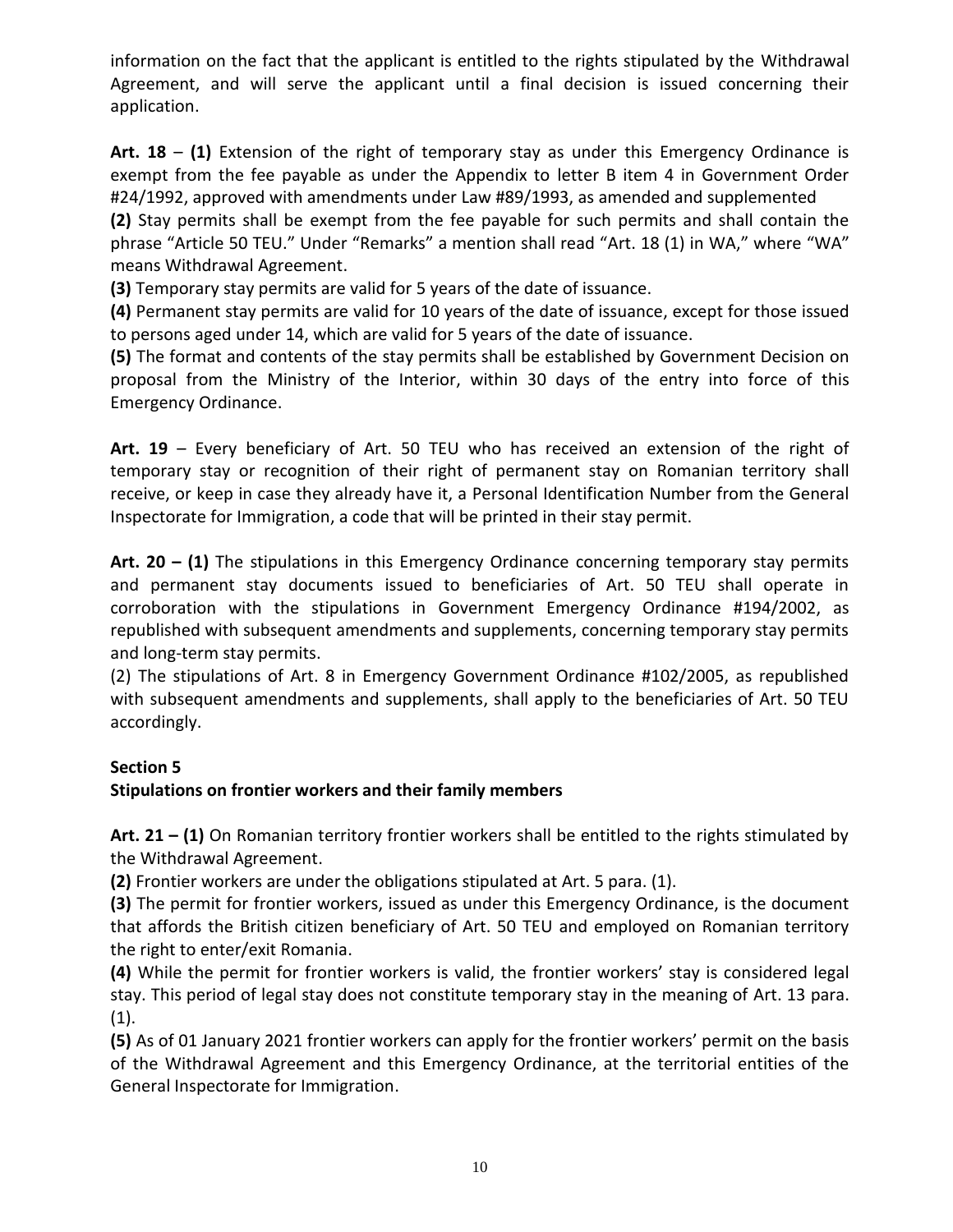**(6)** Applications for the frontier workers' permit are to be filed by the frontier workers in person at the head office of the territorial entities of the General Inspectorate for Immigration in whose jurisdiction the frontier worker is performing their activity.

**(7)** The frontier workers' permit shall be issued if the following requirements are satisfied:

a) they have not been indicated as a threat to national defence and security by the relevant authorities;

b) holds a valid document for crossing the national border, except for the case where it expired after entering Romania and, for reasons independent of their control, said document's validity could not be extended;

c) holds a valid labour contract on Romanian territory, signed as required by law.

**(8)** The application for a frontier workers' permit shall be accompanied by the document for crossing the national border in the original and one copy, as well as a copy of the labour contract. **(9)** Applications for a frontier workers' permit shall be processed by the jurisdictional territorial offices of the General Inspectorate for Immigration within 30 days of the date they were filed.

**(10)** The holder of a frontier workers' permit is under an obligation to go to the jurisdictional territorial office of the General Inspectorate for Immigration at least 30 days before expiry of their current permit so as to get a new document.

**(11)** Frontier workers' permits shall be exempt from the fee payable for such permits. Under "Remarks" a mention shall read "Art. 26 in WA," where "WA" means Withdrawal Agreement. The field "type of permit" shall contain the phrase "Article 50 TEU – Frontier worker."

**(12)** The validity of the frontier workers' permit shall be equal to the validity of the labour contract, but no longer than 5 years.

**(13)** The format and contents of the frontier workers' permit shall be established by Government Decision on proposal from the Ministry of the Interior, within 30 days of the entry into force of this Emergency Order.

**(14)** The stipulations of Art. 9 para. (2)-(8), Art. 10 and Art. 11 para. (1) letter a) and para. (2) in this Emergency Ordinance, as well as of Art. 8 and Art. 28 para. (5) letter a) and b) in Emergency Government Ordinance #102/2005, as republished with subsequent amendments and supplements, shall apply to the frontier workers accordingly.

**Art. 22** – Family members of frontier workers who reside on Romanian territory or establish their residence on Romanian territory after the end of the transition period shall come accordingly under the stipulations of this Emergency Ordinance concerning family members of the beneficiary of Art. 50 TEU.

# **Section 6**

### **Administrative violations**

**Art. 23** – **(1)** The following shall constitute administrative violations, unless they were committed in conditions that warrant qualifying them as criminal violations under criminal law:

- a) failure by the beneficiaries of Art. 50 TEU to meet their obligation under Art. 5 para. (1) letter b) to leave the Romanian territory after the date their right of stay in Romania ceases, and respectively after expiry of the frontier workers' permit;
- b) failure by the beneficiaries of Art. 50 TEU to comply with Art. 5 para. (1) letter e) and f);
- c) failure by the beneficiaries of Art. 50 TEU to comply with Art. 5 para. (1) letter g);
- d) failure by the beneficiaries of Art. 50 TEU to apply for extension of their right of stay on Romanian territory within the deadlines stipulated at Art. 7 para. (1) and (2), Art. 8 para.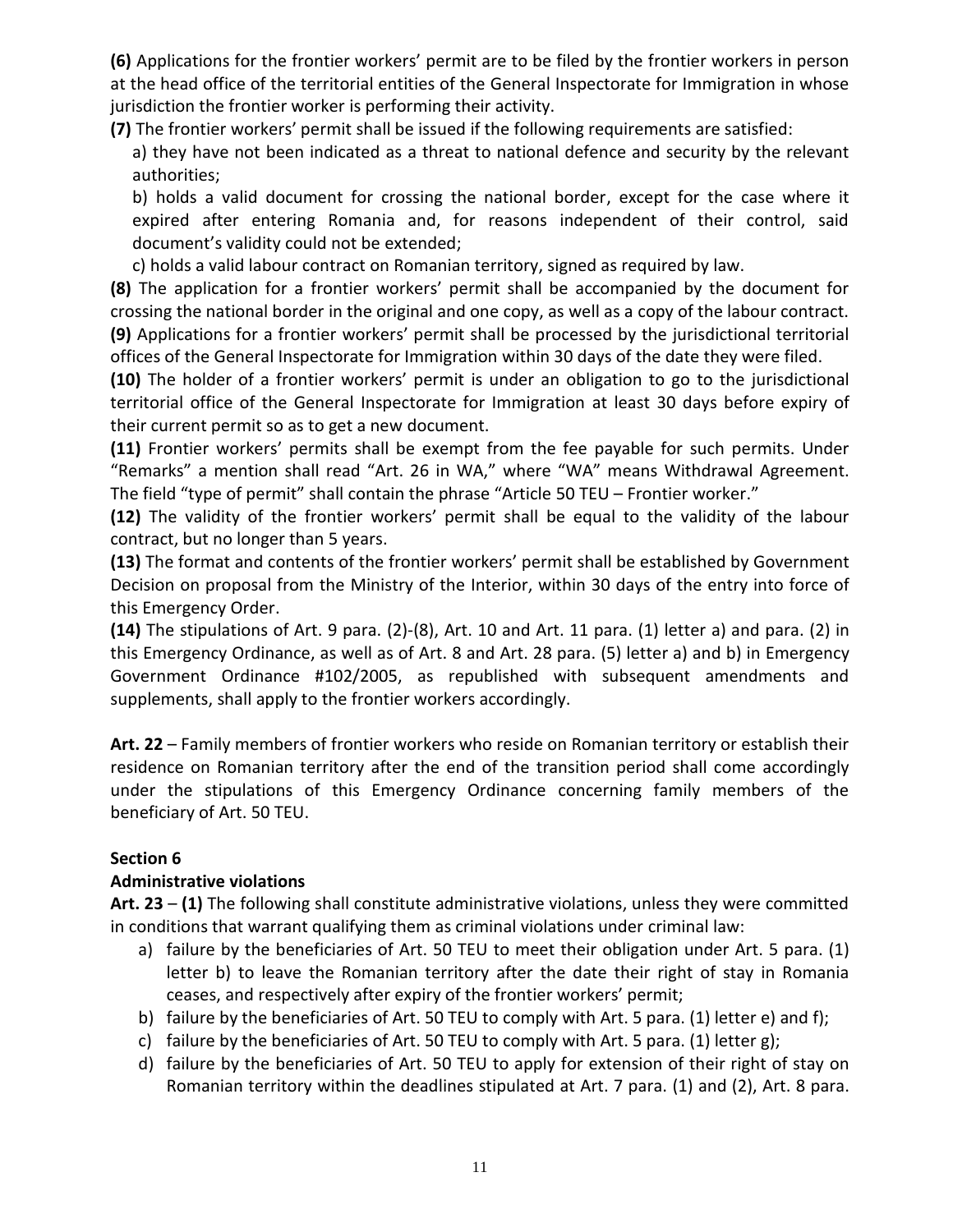(1) and (2) and Art. 17 para. (3), and respectively for a frontier workers' permit within the deadline stipulated at Art. 21 para. (10);

e) failure by the beneficiaries of Art. 50 TEU to comply with Art. 17 para. (4).

**(2)** The administrative violations at para. (1) are punishable by a fine of no less than 100 RON and no more than 500 RON.

**(3)** The finders of fact and enforcers of the administrative violations shall be police officers and warrant officers specifically appointed from the personnel of the General Inspectorate for Immigration and the Romanian Border Police.

**(4)** The administrative violations at para. (1) also come under the stipulations of Government Ordinance #2/2001 on the legal status of administrative violations, approved with amendments and supplements by Law #180/2002, as amended and supplemented.

### **Section 7**

### **Stipulations on entering Romania with the goal of subsequent joining**

**Art. 24** – **(1)** For applicability of the stipulations in this Chapter, the family members of the British citizen beneficiary of Art. 50 TEU who join them after the end of the transition period are deemed to be the persons who are in one of the situations described at Art. 10 para. (1) letter e), para. (3) and (4) in the Withdrawal Agreement.

**(2)** To enter Romania with the goal of securing the right of temporary stay and their new status, the family members of the beneficiary of Art. 50 TEU, described at para. (1), who join the British citizen beneficiary of Art. 50 TEU after the end of the transition period, can obtain an entry visa that is issued to them free of charge and within the shortest delays based on an accelerated procedure, unless they are exempt from that obligation under international conventions Romania is a party to, regulatory acts that unilaterally remove the visa requirements or legislative acts of the European Union instating exemptions from the obligation to secure a visa.

**(3)** The visa at para. (2) shall be issued on demand for an authorised stay of 90 days during any period of 180 days prior to every day of stay on Romanian territory, with multiple entries and a validity of one year.

**(4)** On applying for a visa each applicant shall submit the following documents:

a) a valid document for crossing the national border accepted by the Romanian state;

b) a copy of the stay permit of the beneficiary of Art. 50 TEU whose status they reply upon, together with a notarised statement by the beneficiary indicating that the claimed family or partnership relationship is current, the fact that they agree to the applicant joining them, and mentions concerning the applicant's residence in Romania;

c) any evidence of the reason why they have not applied for registration as beneficiary of Art. 50 TEU as a family member within the required deadline in this Emergency Ordinance;

d) documents justifying registration of their new status as stipulated at Art. 18 para. (1) letter

m) in the Withdrawal Agreement, proving continuity of the family or partnership relationship at the time of the visa application.

**(5)** The visa shall be issued by the Romanian diplomatic missions and consular offices, based on prior approval from the National Visa Centre of the Foreign Ministry after obtaining the agreement of the General Inspectorate for Immigration.

**(6)** The agreement at para. (5) shall be issued within 7 working days of the date the request is received from the National Visa Centre of the Foreign Ministry, a deadline which can be extended by up to 7 working days in thoroughly justified cases, and shall establish that the person being joined by the visa applicant is a beneficiary of the Withdrawal Agreement and that the following requirements are satisfied cumulatively: